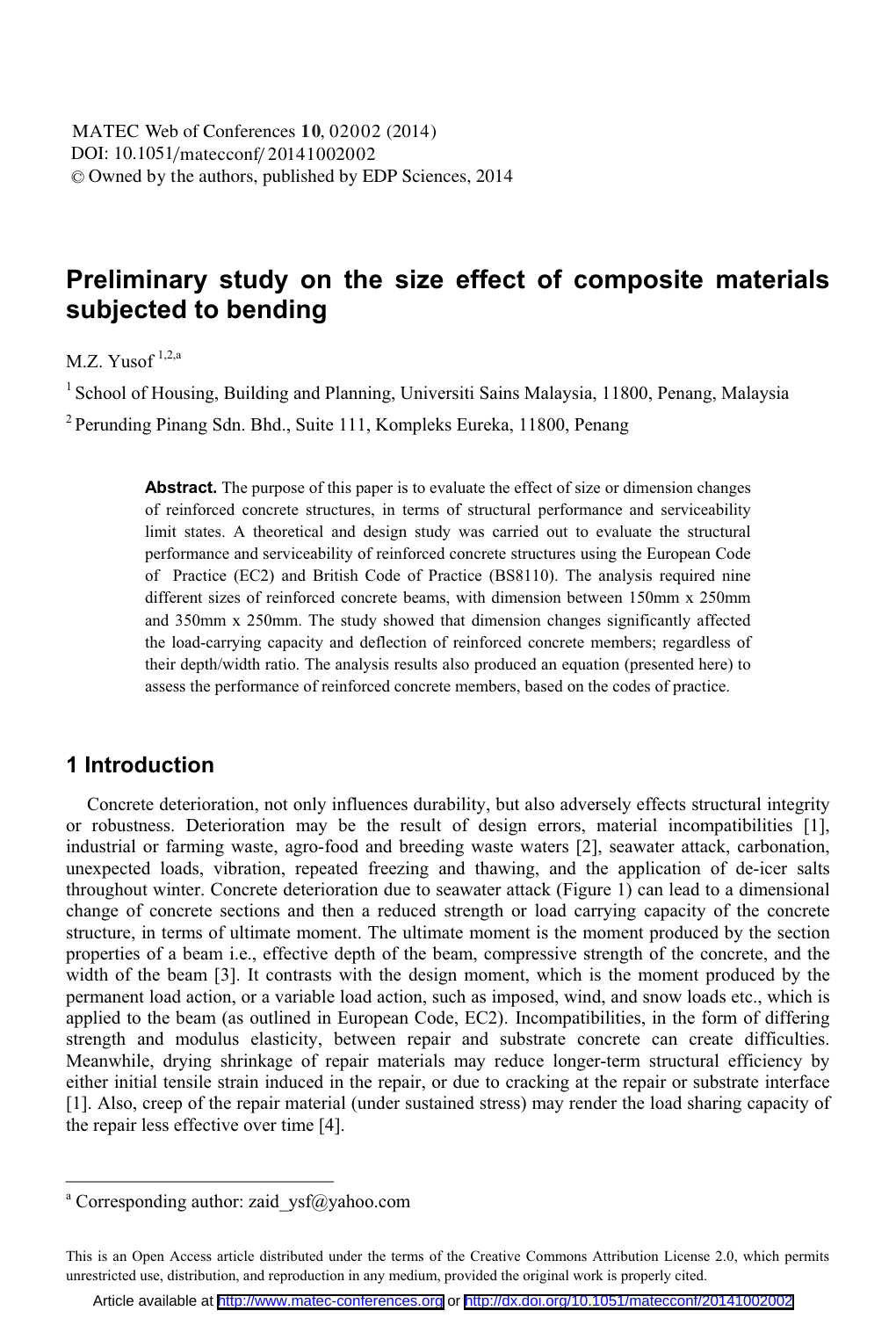#### MATEC Web of Conferences



**Figure 1.** Dimension change of column (arrow)

# **2 Size effect investigation**

A simple analogy can be used to explain the effect of dimensional change or decrement on ultimate load, by means of a simply supported beam**.** The same derivations, with several coefficient of stress changes etc., will also lead to the calculation of ultimate moment, based on European Code (EC2) and British Standard (BS8110) [5]. However, in the derivation of either codes (or another code, such as a Japanese code), the following definition remains the same:

- 1. The plane transverse sections of the beam remain plane and normal to the longitudinal axis when the beam is bent. This is based on the Bernoulli principle, where distortion or deformation of the concrete surface is negligible.
- 2. The tensile strength of concrete is negligible.
- 3. The material of the beam obeys Hooke's law or an elastically-perfect material **(**Figure 2**)**



**Figure 2.** Material yielding plastically after reasonable linear behaviour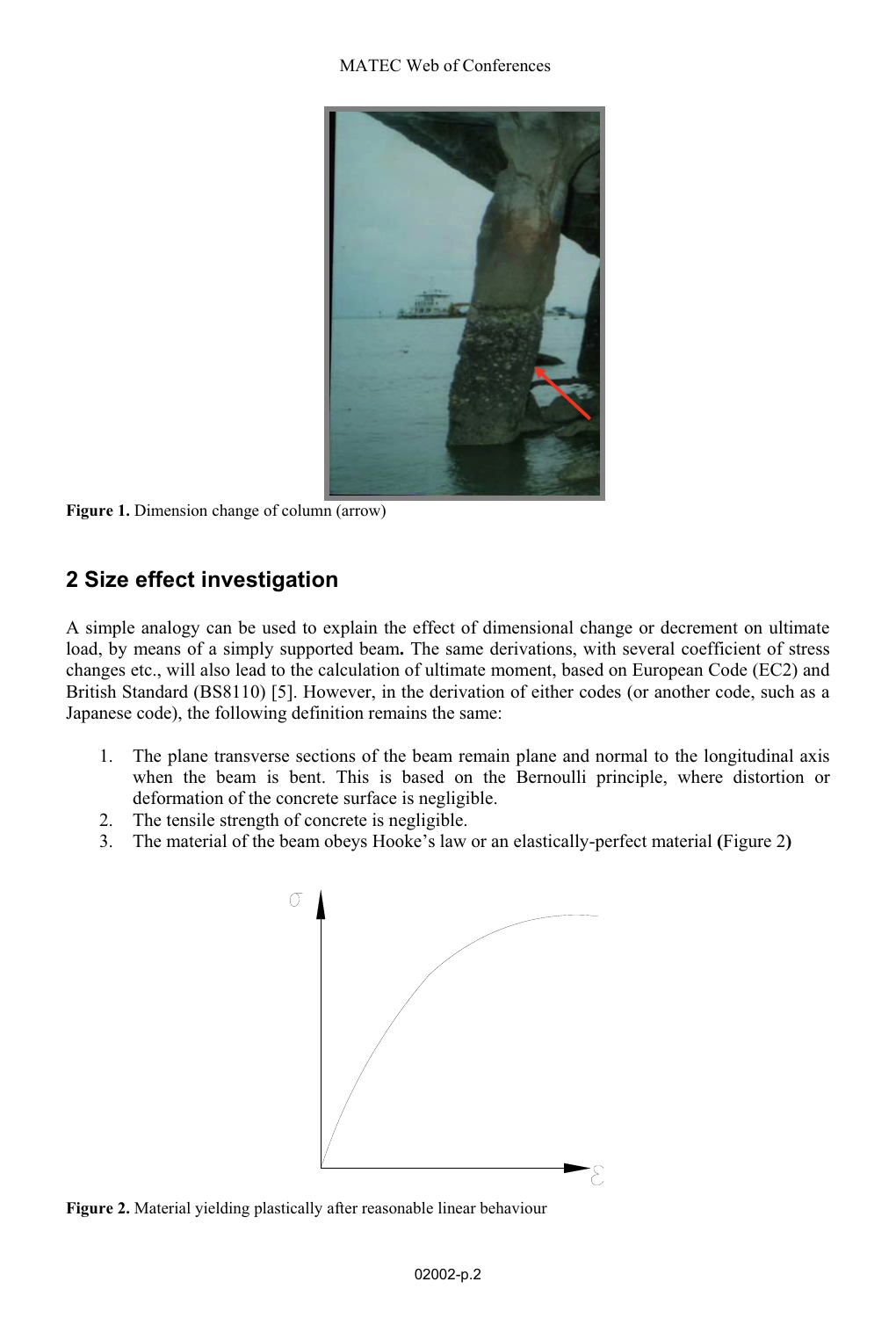#### BUSTUC 2013

## **3 Design outlines**

Two design codes of practice were used to determine the ultimate moment and serviceability of concrete beams with single reinforcement i.e., European Code of practice (EC2) and British Standard code of practice (BS 8110) [5]. In accordance with these codes of practice, the ultimate moment can be calculated as follows:

$$
M_u = 0.167 f_{ck} b d^2 \ (EC2, European standard)
$$
 (1)

$$
M_u = 0.156 f_{cu} b d^2 (EC2, British standard)
$$
 (2)

Where,

 $b = width of the beam section$  $d =$  effective depth of the beam  $f_{ck}$ ,  $f_{cu}$  = compressive strength of cylinder and cube, respectively

In order to assess the effect of size or dimension changes of concrete beams, the material's strength, width of section, and deflection coefficient were fixed, whilst the overall depth of sections was varied using different sized beams (see Tables 1 and 2). All concrete beams were analysed as simply supported beams that were subjected to Uniformly Distributed Load (UDL), with a maximum moment at mid-span of  $wL^2/8$  [6]. Furthermore, the evaluation of structural performance was evaluated based on the following design conditions:

### (i) **Design parameters**

| Overall depth of section                                  |     |                         |
|-----------------------------------------------------------|-----|-------------------------|
| Diameter of main bar, $\Phi$                              | $=$ | $25 \text{ mm}$         |
| Diameter of links, $\Phi'$                                | $=$ | 10 <sub>mm</sub>        |
| Cover for exposure, c                                     | =   | 30 <sub>mm</sub>        |
| Modulus elasticity of concrete, $E_c E_{ck}$              | $=$ | 25kN/mm <sup>2</sup>    |
| Compressive strength of concrete, $f_{\rm cu} f_{\rm ck}$ | $=$ | $30N/mm^2$              |
| Depth of tension reinforcement, d                         | $=$ | h-c- $\Phi$ '- $\Phi/2$ |
| Span of concrete beam, L                                  | $=$ | 5000 mm                 |
| Total design loads (UDL)                                  | $=$ | 4kN/m#                  |
| # referred to design loading for buildings                |     |                         |

### (ii) **Serviceability parameters**

The beams supported a uniformly distributed load, w and the deflection of the beam, for the uncracked section, can be calculated as follows:

$$
Deflection, a = KL^2/r_b = KL^2(M/E_c I)
$$
\n(3)

Where,

 $K = a$  constant value that depends on the distribution of bending moments in the member

 $L =$  the effective span

 $1/r_b$  = the mid-span curvature for beams, or support curvature for cantilevers

 $\text{Ec}$  = modulus elastic of concrete

 $I =$  second moment of area

 $M =$  design moments at mid-span

For simply supported beams subjected to a uniformly distributed load (maximum moment =  $wL^2/8$ ), the deflection coefficient  $(K)$  is taken as 0.104.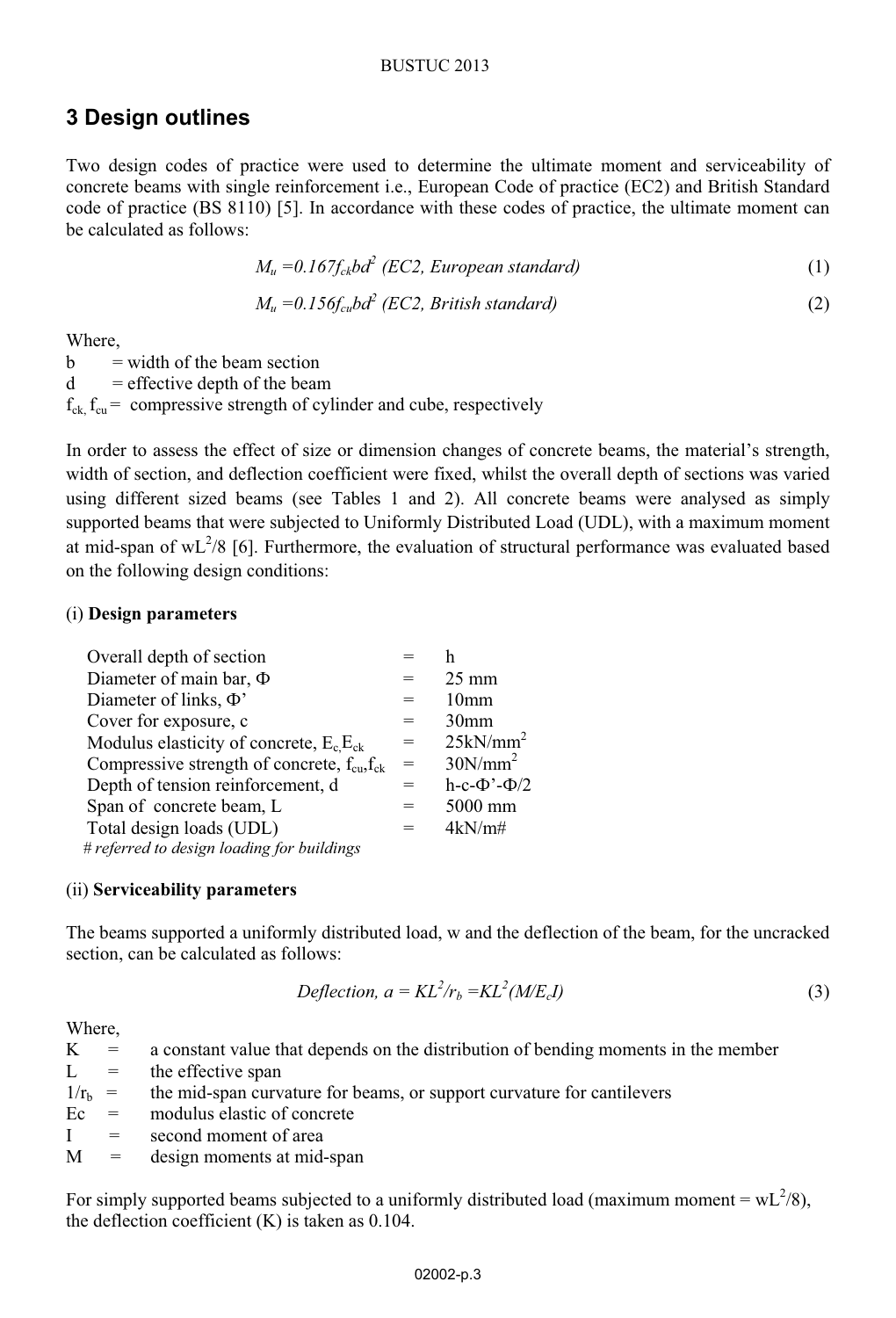### **4 Results**

Analysis results, based on European Code of practice (EC2) and British Standard code of practice (BS 8110), are summarised in Tables 1 and 2. The effect of depth/width ratio or dimension change on the ultimate moment capacity, is illustrated in **Figures 3** and **4,** for EC2 and BS8110, respectively. Serviceability versus size effect at mid-span for the concrete beam is shown in the **Figure 5**. Similarly, the results for ultimate moment versus defLection is presented in **Figure 6**. From this study, the exponential relationship between dimension change (h/b) and ultimate moment can be proposed as follows:

$$
M_u = 10.995e^{0.2733(h/b)} \quad (EC2)
$$
 (4)

$$
M_u = 10.420e^{0.2717(h/b)} \quad (BS8110)
$$
 (5)

| <b>Dimension</b><br>(h x b), mm | h/b | Mu (EC2), kNm | Mu (BS8110),<br>kNm | Design moment<br>##, kNm |
|---------------------------------|-----|---------------|---------------------|--------------------------|
| $150 \times 250#$               | 0.6 | 11.9          | 11.1                | 15.3                     |
| $175 \times 250$                | 0.7 | 18.7          | 17.6                | 15.8                     |
| $200 \times 250$                | 0.8 | 27.2          | 25.5                | 16.3                     |
| 225 x250                        | 0.9 | 37.3          | 38.8                | 16.7                     |
| 250 x 250                       | 1.0 | 48.9          | 45.6                | 17.2                     |
| 275 x 250                       | 1.1 | 62.0          | 57.9                | 17.7                     |
| $300 \times 250$                | 1.2 | 76.7          | 71.9                | 18.1                     |
| 325 x 250                       | 1.3 | 93.0          | 86.9                | 18.6                     |
| 350 x 250                       | 1.4 | 110.9         | 103.9               | 19.1                     |

**Table1.** Ultimate moment

*#: required tension reinforcement, ##: including self weight of beams* 

**Table 2.** Serviceability

| <b>Dimension</b><br>(h x b), mm | h/b | Curvature, $1/rh$<br>$(x 10^{-6}/mm)$ | Deflection, mm | <b>Deflection</b><br>(EC2/BS8110) |
|---------------------------------|-----|---------------------------------------|----------------|-----------------------------------|
| $150 \times 250 \#$             | 0.6 | 7.25                                  | $18.9 < 20 \#$ | OK.                               |
| $175 \times 250$                | 0.7 | 4.71                                  | 12.2           | OK.                               |
| $200 \times 250$                | 0.8 | 3.25                                  | 8.5            | OK.                               |
| 225 x250                        | 0.9 | 2.35                                  | 6.1            | OK.                               |
| $250 \times 250$                | 1.0 | 1.76                                  | 4.6            | OK                                |
| 275 x 250                       | 1.1 | 1.36                                  | 3.5            | OK.                               |
| $300 \times 250$                | 1.2 | 1.07                                  | 2.8            | OK.                               |
| $325 \times 250$                | 1.3 | 0.86                                  | 2.3            | OK.                               |
| 350 x 250                       | 1.4 | 0.71                                  | 1.9            | OK.                               |

*#: based on EC2 and BS8110, deflection = span/250*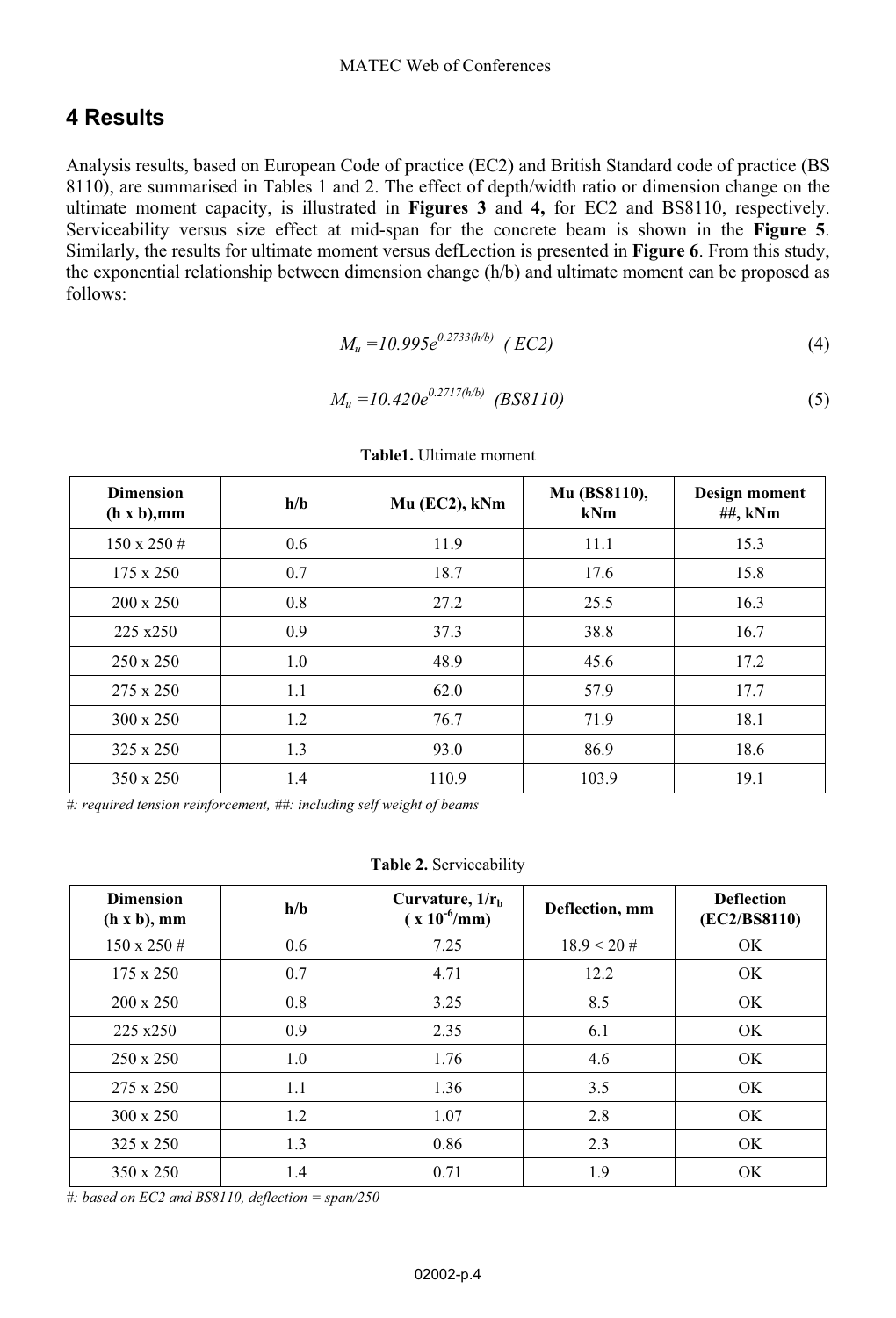BUSTUC 2013



**Figure 3** Proposed equation and theoretical ultimate moment (EC2)



**Figure 4** Proposed equation and theoretical ultimate moment (BS8110)



**Figure 5** Proposed equation and deflection